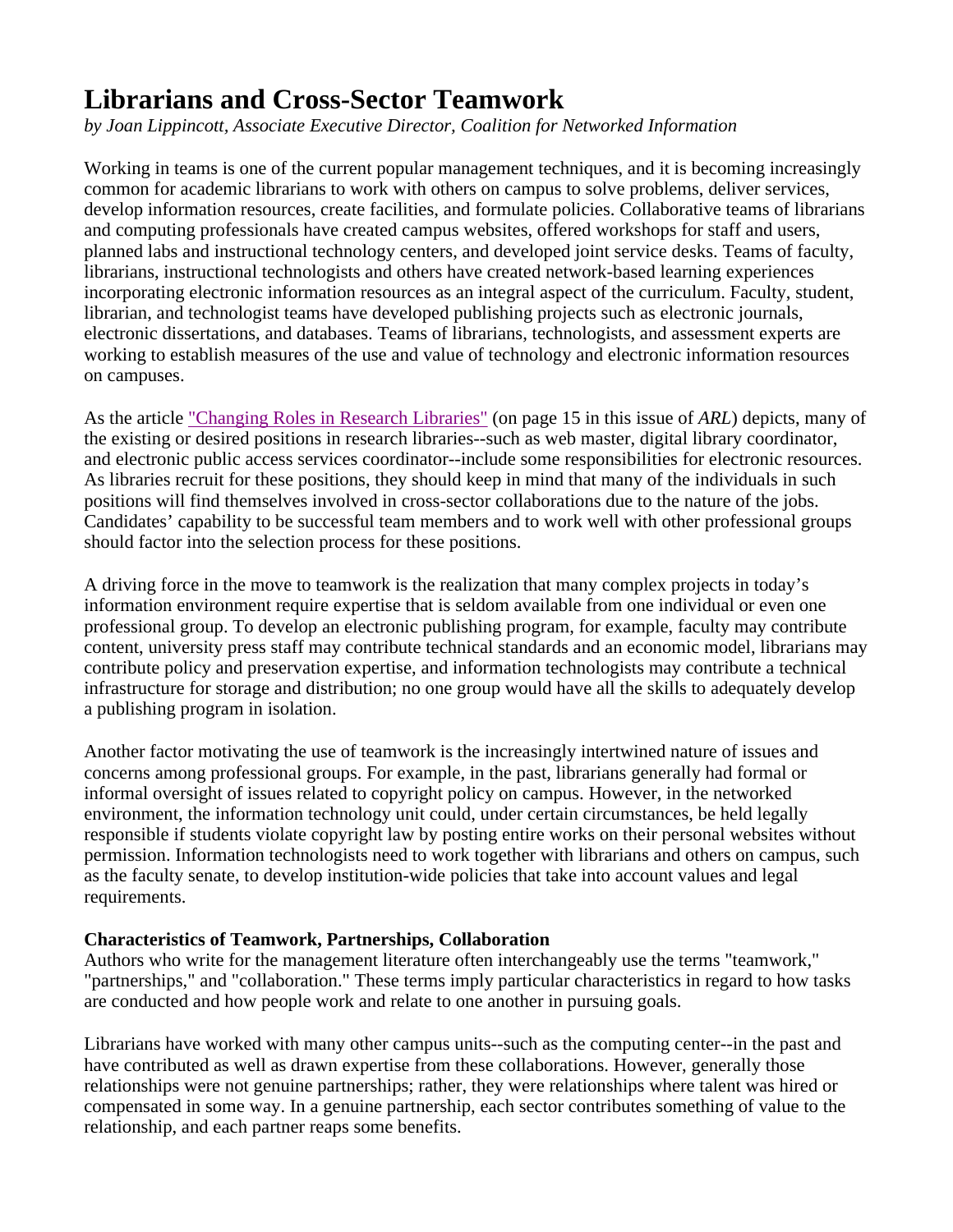One of the key hallmarks of successful partnering relationships, as identified by such writers as Katzenbach and Smith, Kanter, and Henderson, is the development of a common mission as the members of a team or partners in a project work together. For example, librarians and information technologists working together to develop an instructional program for students may step back and identify as the goal of the project teaching students information seeking, organization, and management skills rather than "library" or "computing" skills. Planning a computing lab in the library can become a genuine collaborative project if librarians and information technologists develop joint goals for the project, e.g., providing an information commons where students and other users can access information resources and receive assistance on content and technical issues from available staff. In traditional library instruction programs, the librarian is frequently regarded as a guest lecturer who supplements the core course material; in a collaboratively developed curriculum that incorporates networked information resources, librarians can become true partners with faculty, sharing in the development of the underlying philosophy, pedagogy, and assessment of the course.

Developing a common mission may seem like a simple task, but it is one too frequently skipped in cross-sector projects. Often the individuals on the team focus on their parochial interests, fail to open themselves to broader points of view, and become critical of the motives and work style of their teammates from other professions. At the beginning of their work, teams should spend some concerted time on developing a joint understanding of the project and a shared vocabulary of technical terms. They need to determine working styles and parameters acceptable to all parties and communication channels that will be conducive to an exchange of ideas and plans.

Working on a team does not imply losing one's professional identity. A second hallmark of successful teams is the high value placed by team members on the varied expertise that each member brings to a project. This is a particularly important point given the occasional rancor among some professional groups and the emphasis on stereotypes or status rather than on the positive contributions that each group can make to an initiative. In successful teams, individuals often learn new skills from their partners as well as contribute a unique level of ability in some facet of the project.

## **Librarians and Cross-Sector Collaborative Teams: Factors for Success**

Staff that are chosen or assigned to team projects involving other campus sectors may need some training in teamwork in order to succeed in their project. While individuals are generally assigned to a team project because of their particular professional or technical expertise, some social skills are also necessary to succeed, including:

- willingness to shape a common mission, outside of the unit-specific mission;
- $\bullet$  interest in sharing jargon and definitions of technical terms;
- willingness to learn aspects of the other partners' expertise; and
- ability to appreciate differences and not criticize or stereotype others' professions.

Administrators can assist their staff in succeeding in teamwork or partnership in a number of ways. They can:

- help staff think in broader terms and set institutional rather than library-centric objectives;
- allow sufficient time for collaborative projects in the staff member's portfolio of responsibilities;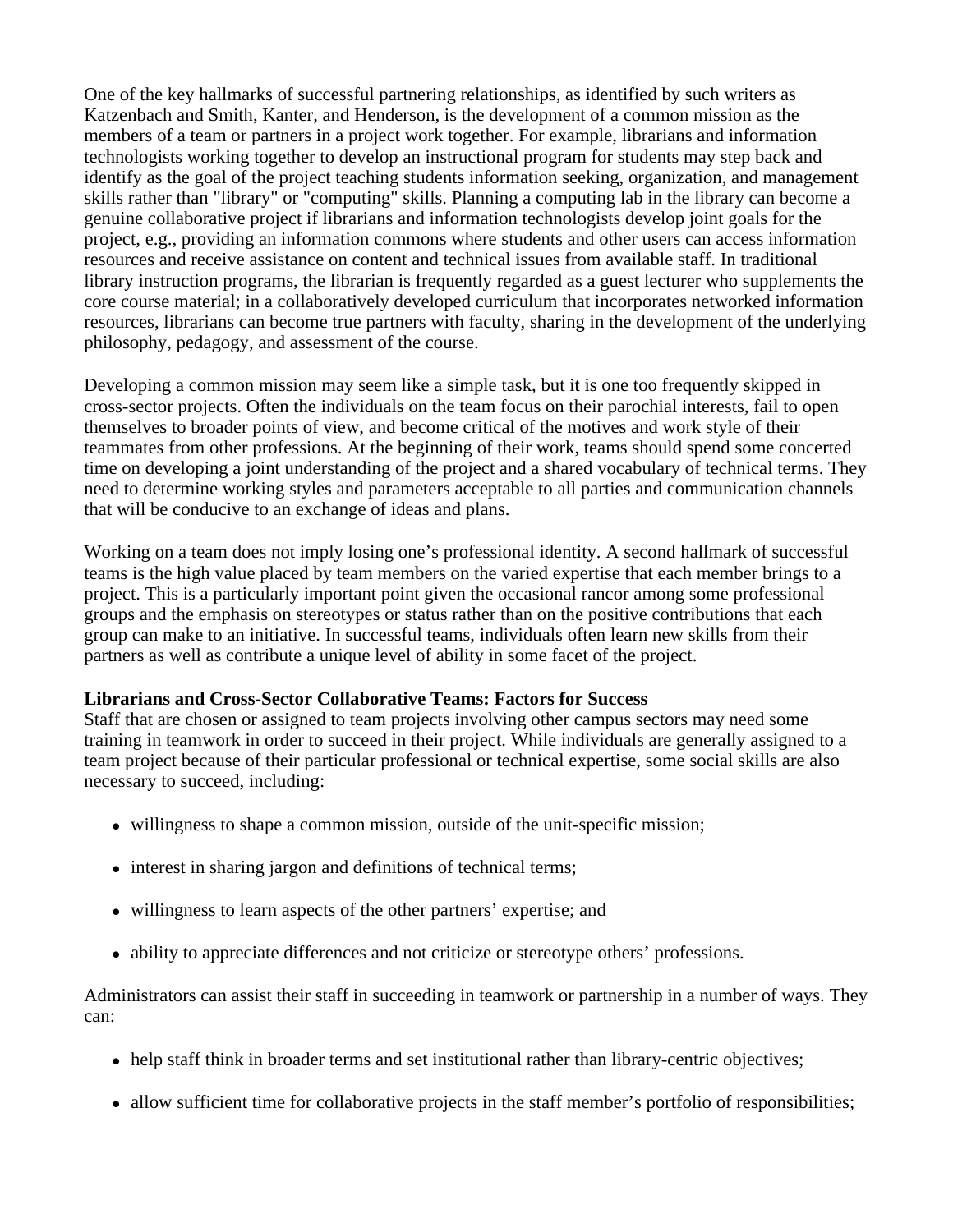- reward collaborative activities in performance reviews and in promotion and tenure reviews; and
- create positive relationships with other units at the administrative level and minimize turf wars.

Collaborative projects can result in substantial contributions to the institution and its goals due to the indepth nature of projects and cross-sector involvement, decreased isolation of the individual units involved, and expanded skill sets for staff. Collaborations need to be developed with an understanding of their characteristics and of the types of skills needed by staff to succeed in them.

**CNI Projects & Cross-Sector Teams** Working Together New Learning Communities Institution-Wide Information Services Assessing the Academic Networked Environment University Presses in the Networked Environment Capture and Storage of Electronic Theses and Dissertations

Information on CNI projects that have emphasized use of cross-sector teams is available on CNI's website at  $\langle \frac{http://www.cni.org}{\rangle}$ .

## **Resources**

Some useful books and articles on collaboration, partnership, and teamwork:

Henderson, John C. "Plugging into Strategic Partnerships: The Critical IS Connection." *Sloan Management Review* 31, no. 3 (1990): 7-18.

Kanter, Rosabeth M. "Collaborative Advantage: The Art of Alliances." *Harvard Business Review* 72 (July-Aug. 1994): 96-108.

Katzenbach, Jon R., ed. *The Work of Teams*. (Boston: Harvard Business School Press, 1998.)

Katzenbach, Jon R. and Douglas K. Smith. *The Wisdom of Teams*. (New York: HarperBusiness, 1994).

Table of Contents for Issue 208/209 | Other "Current Issues" Articles Other Leadership and Management Articles